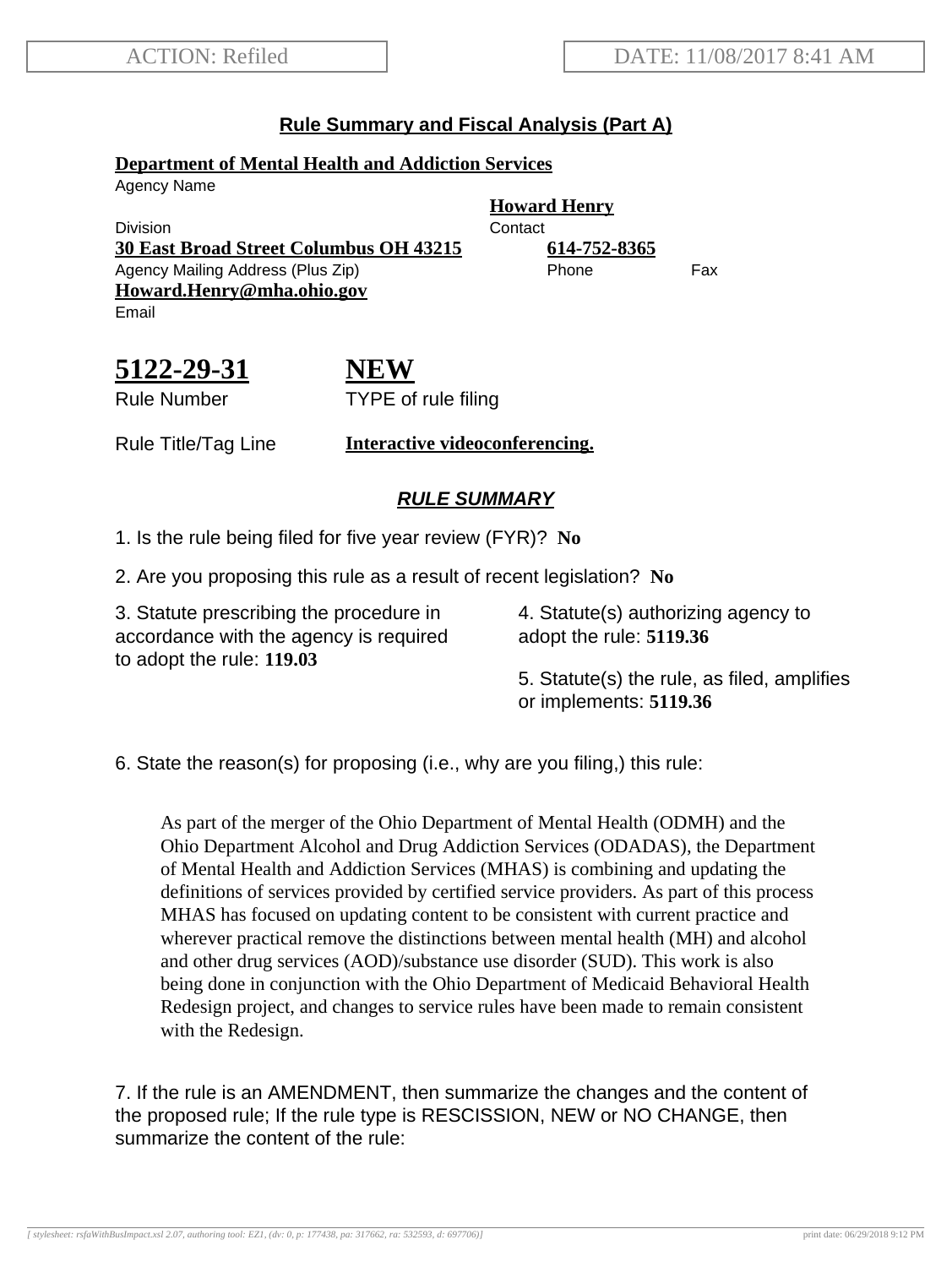This rule is an integrated and updated rule covering the provision of services through videoconferencing. The rule specifies which services may be provided through videoconferencing and the safety and security procedures to be followed. This rule replaces videoconferencing language found throughout service rules in OAC Chapter 5122-29, and in 3793:2-1-11 and 3793:2-1-12.

8. If the rule incorporates a text or other material by reference and the agency claims the incorporation by reference is exempt from compliance with sections 121.71 to 121.74 of the Revised Code because the text or other material is **generally available** to persons who reasonably can be expected to be affected by the rule, provide an explanation of how the text or other material is generally available to those persons:

*This response left blank because filer specified online that the rule does not incorporate a text or other material by reference.*

9. If the rule incorporates a text or other material by reference, and it was **infeasible** for the agency to file the text or other material electronically, provide an explanation of why filing the text or other material electronically was infeasible:

*This response left blank because filer specified online that the rule does not incorporate a text or other material by reference.*

10. If the rule is being **rescinded** and incorporates a text or other material by reference, and it was **infeasible** for the agency to file the text or other material, provide an explanation of why filing the text or other material was infeasible:

### *Not Applicable.*

11. If **revising** or **refiling** this rule, identify changes made from the previously filed version of this rule; if none, please state so. If applicable, indicate each specific paragraph of the rule that has been modified:

The rule is being refiled because it was discovered that the list of services in paragraph (E) had not been updated to reflect the change to the general services rule. This would potentially cause confusion during implementation and the rule is being fixed before its effective date.

### 12. Five Year Review (FYR) Date: **01/01/2023**

(If the rule is not exempt and you answered NO to question No. 1, provide the scheduled review date. If you answered YES to No. 1, the review date for this rule is the filing date.)

NOTE: If the rule is not exempt at the time of final filing, two dates are required: the current review date plus a date not to exceed 5 years from the effective date for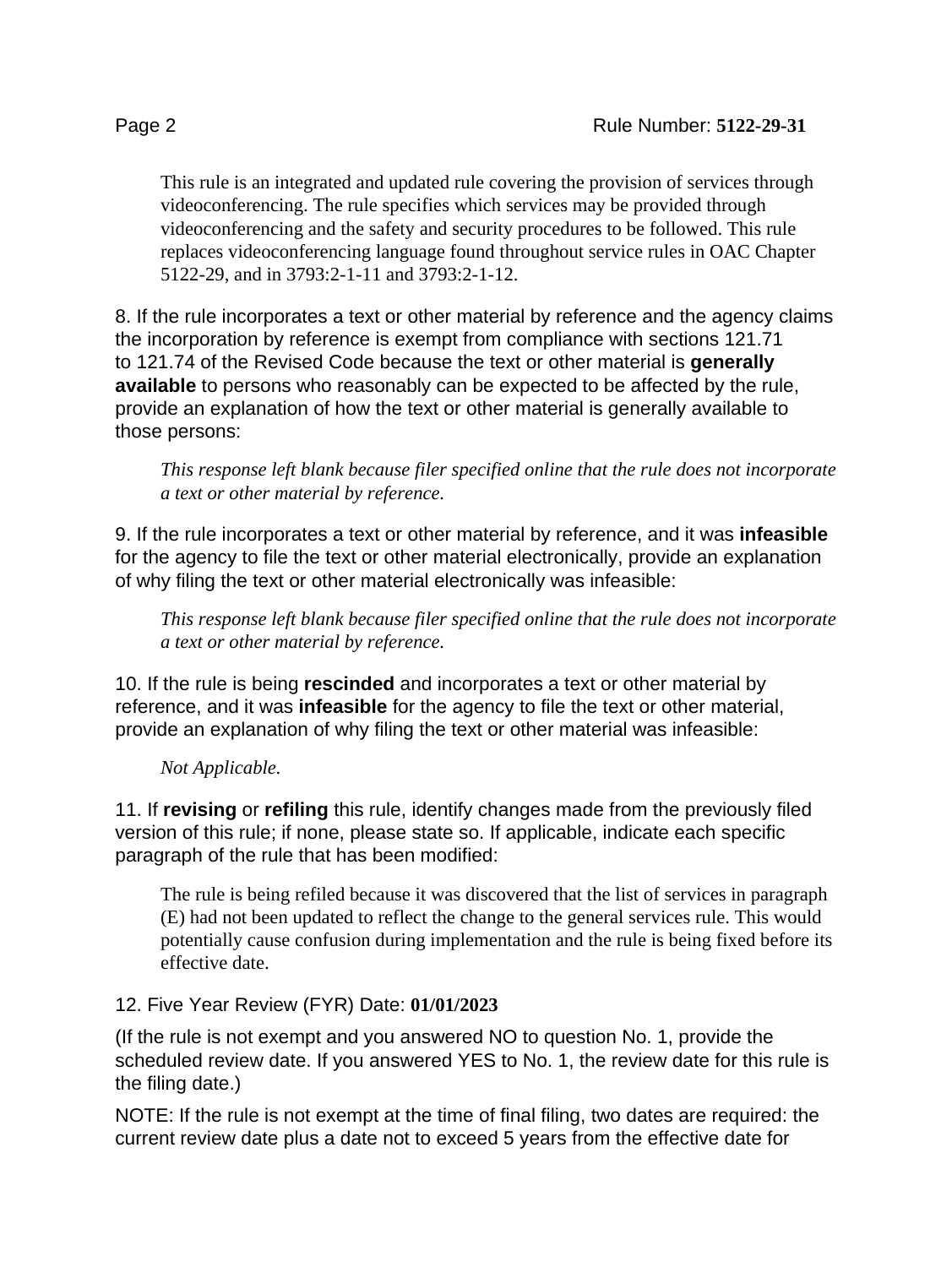Amended rules or a date not to exceed 5 years from the review date for No Change rules.

# **FISCAL ANALYSIS**

13. Estimate the total amount by which this proposed rule would **increase / decrease** either **revenues / expenditures** for the agency during the current biennium (in dollars): Explain the net impact of the proposed changes to the budget of your agency/department.

This will have no impact on revenues or expenditures.

0.0

There is no impact on revenues or expenditures.

14. Identify the appropriation (by line item etc.) that authorizes each expenditure necessitated by the proposed rule:

Not applicable.

15.

Provide a summary of the estimated cost of compliance with the rule to all directly affected persons. When appropriate, please include the source for your information/estimated costs, e.g. industry, CFR, internal/agency:

There is no new cost of compliance, as the videoconferencing rules from 5122 and 3793 were largely similar. Some out of date technical material has been removed and that should ease some administrative costs. There are requirements for providers to have provisions for local services in an emergency and if the client opts out of video provision of the service. However, the emergency service should be rare and can be planned for, and the opt out can be handled through either a provider's own local office or through a referral or contract basis.

16. Does this rule have a fiscal effect on school districts, counties, townships, or municipal corporations? **No**

17. Does this rule deal with environmental protection or contain a component dealing with environmental protection as defined in R. C. 121.39? **No**

# **S.B. 2 (129th General Assembly) Questions**

18. Has this rule been filed with the Common Sense Initiative Office pursuant to R.C. 121.82? **Yes**